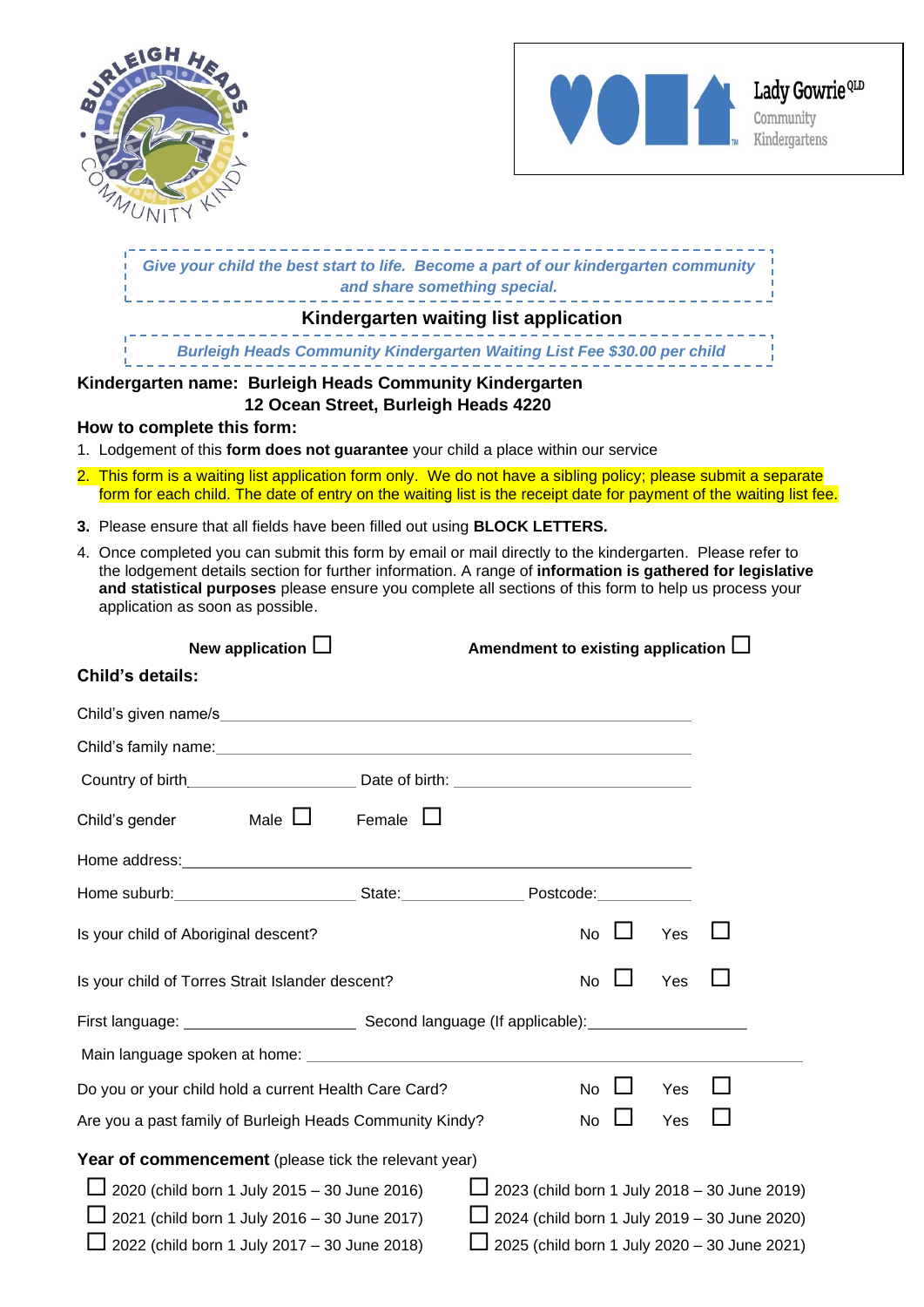# **Parent / guardian details:**

| (Please indicate your preferred method of contact by ticking the appropriate box)                                                                                                                                                                  |                 |                                         |    |     |                                      |
|----------------------------------------------------------------------------------------------------------------------------------------------------------------------------------------------------------------------------------------------------|-----------------|-----------------------------------------|----|-----|--------------------------------------|
| Given name: <u>contract and contract and contract and contract and contract and contract of the set of the set of the set of the set of the set of the set of the set of the set of the set of the set of the set of the set of </u>               |                 |                                         |    |     |                                      |
|                                                                                                                                                                                                                                                    |                 |                                         |    |     |                                      |
|                                                                                                                                                                                                                                                    |                 |                                         |    |     | □ Work phone ______________________  |
| <b>☎ □ Mobile phone:</b> ____________________________                                                                                                                                                                                              |                 |                                         |    |     |                                      |
| Home address: Is home address same as child? Yes $\Box$ No $\Box$ (if no please enter your home address)                                                                                                                                           |                 |                                         |    |     |                                      |
|                                                                                                                                                                                                                                                    |                 |                                         |    |     |                                      |
|                                                                                                                                                                                                                                                    |                 |                                         |    |     |                                      |
| Parent / guardian details:                                                                                                                                                                                                                         |                 |                                         |    |     |                                      |
| (Please indicate your preferred method of contact by ticking the appropriate box)                                                                                                                                                                  |                 |                                         |    |     |                                      |
|                                                                                                                                                                                                                                                    |                 |                                         |    |     |                                      |
|                                                                                                                                                                                                                                                    |                 |                                         |    |     |                                      |
|                                                                                                                                                                                                                                                    |                 | $\mathbf{r}$                            |    |     | ┛ Work phone _______________________ |
| $\mathbf{r}$ i                                                                                                                                                                                                                                     |                 | $E = mail$                              |    |     |                                      |
| Home address: Is home address same as child? Yes $\Box$ No $\Box$ (if no please enter your home address)                                                                                                                                           |                 |                                         |    |     |                                      |
|                                                                                                                                                                                                                                                    |                 |                                         |    |     |                                      |
|                                                                                                                                                                                                                                                    |                 | State Postcode: Postcode:               |    |     |                                      |
| <b>Application details:</b>                                                                                                                                                                                                                        |                 |                                         |    |     |                                      |
| The information you provide in this section will assist us to facilitate a smooth transition for your child into<br>kindergarten. All responses to these questions are voluntary and will be treated in accordance with the our<br>privacy policy. |                 |                                         |    |     |                                      |
| Is your child undergoing assessment for any of the below conditions?                                                                                                                                                                               |                 |                                         | No | Yes |                                      |
| Has your child been diagnosed with any of the below conditions?                                                                                                                                                                                    |                 |                                         | No | Yes |                                      |
| (If yes to one or more, please attach relevant details)                                                                                                                                                                                            |                 |                                         |    |     |                                      |
| Any allergic condition $-$ (please specify)                                                                                                                                                                                                        |                 | Attention deficit disorder (ADD / ADHD) |    |     |                                      |
| Asthma                                                                                                                                                                                                                                             | <b>Diabetes</b> |                                         |    |     |                                      |
| <b>Behavioural issues</b>                                                                                                                                                                                                                          | Epilepsy        |                                         |    |     |                                      |

\_\_\_\_\_\_\_\_\_\_\_\_\_\_\_\_\_\_\_\_\_\_\_\_\_\_\_\_\_\_\_\_\_\_\_\_\_\_\_\_\_\_\_\_\_\_\_\_\_\_\_\_\_\_\_\_\_\_\_\_\_\_\_\_\_\_\_\_\_\_\_\_\_\_\_\_\_\_\_\_\_\_

Speech / language delays **Autistic spectrum disorder CO** 

If other please include relevant details: \_\_\_\_\_\_\_\_\_\_\_\_\_\_\_\_\_\_\_\_\_\_\_\_\_\_\_\_\_\_\_\_\_\_\_\_\_\_\_\_\_\_\_\_\_\_\_\_\_\_\_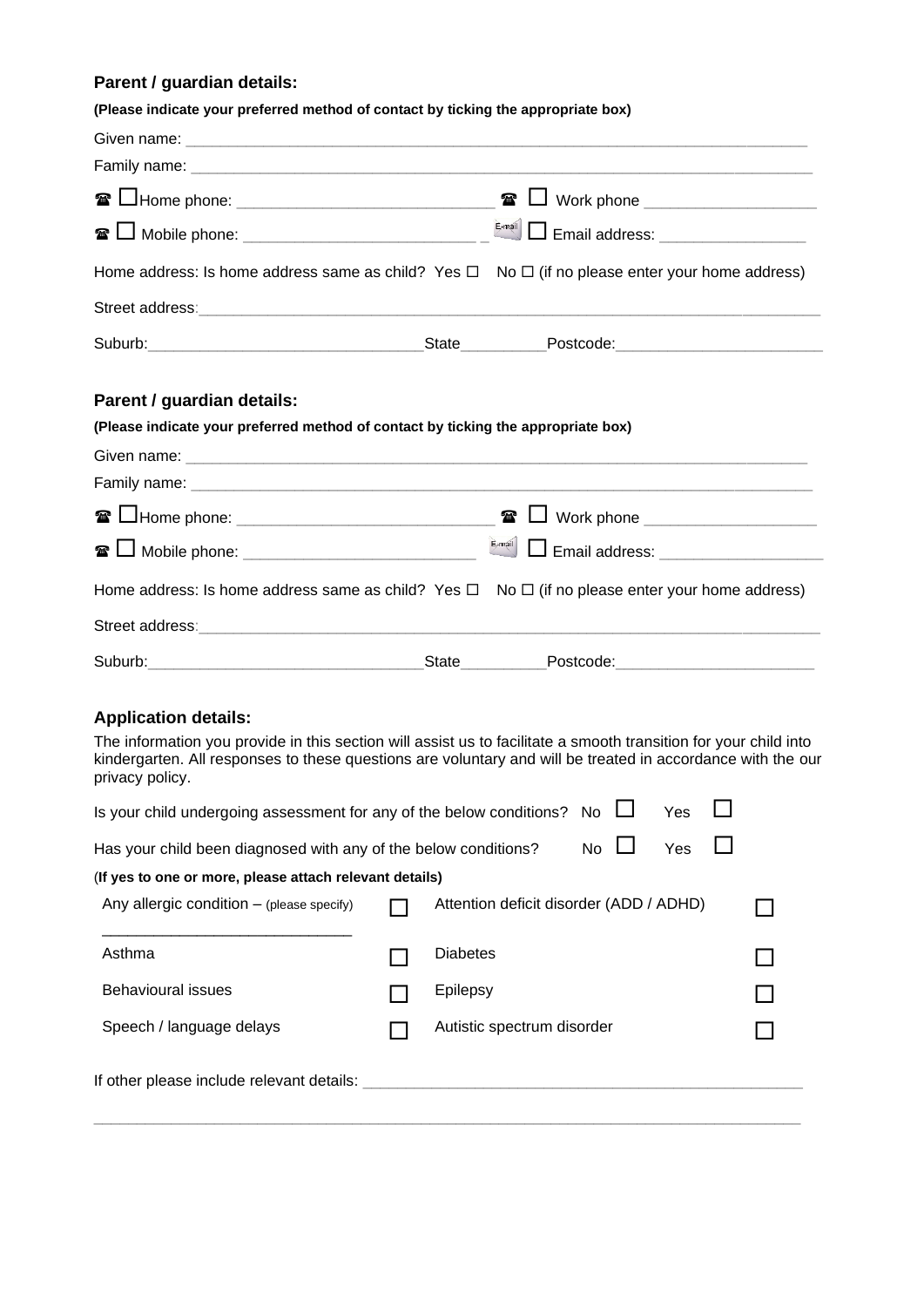| Parent/s / guardian work status: both parents / guardian (or the sole parent) |                                             |                                       |  |  |  |  |
|-------------------------------------------------------------------------------|---------------------------------------------|---------------------------------------|--|--|--|--|
|                                                                               | Either parent stays at home for home duties |                                       |  |  |  |  |
|                                                                               | Other                                       |                                       |  |  |  |  |
|                                                                               |                                             |                                       |  |  |  |  |
|                                                                               |                                             |                                       |  |  |  |  |
|                                                                               | Flyer / brochure                            |                                       |  |  |  |  |
|                                                                               | Passed by a service                         |                                       |  |  |  |  |
|                                                                               | Lady Gowrie website                         |                                       |  |  |  |  |
|                                                                               | Internet search                             |                                       |  |  |  |  |
|                                                                               |                                             |                                       |  |  |  |  |
|                                                                               | Other (please specify):                     |                                       |  |  |  |  |
|                                                                               |                                             | How did you find out about our kindy? |  |  |  |  |

*Burleigh Heads Community Kindergarten has been serving the Burleigh Heads Community since 1961. We are a community kindergarten, affiliated with Lady Gowrie Queensland. The kindergarten is community managed. It is administered by an elected committee of parents, has an agreed constitution / set of rules, and is*  required to deliver an approved kindergarten program under the *National Quality Framework with agreed adult / child ratios and group sizes, delivered by a qualified early childhood teacher and supported by adults who are sensitive to the needs of young children and who respect the value of play as a vehicle for learning. The program will take place within an environment of well-designed and safe buildings and playgrounds and close parent / teacher co-operation and communication*.